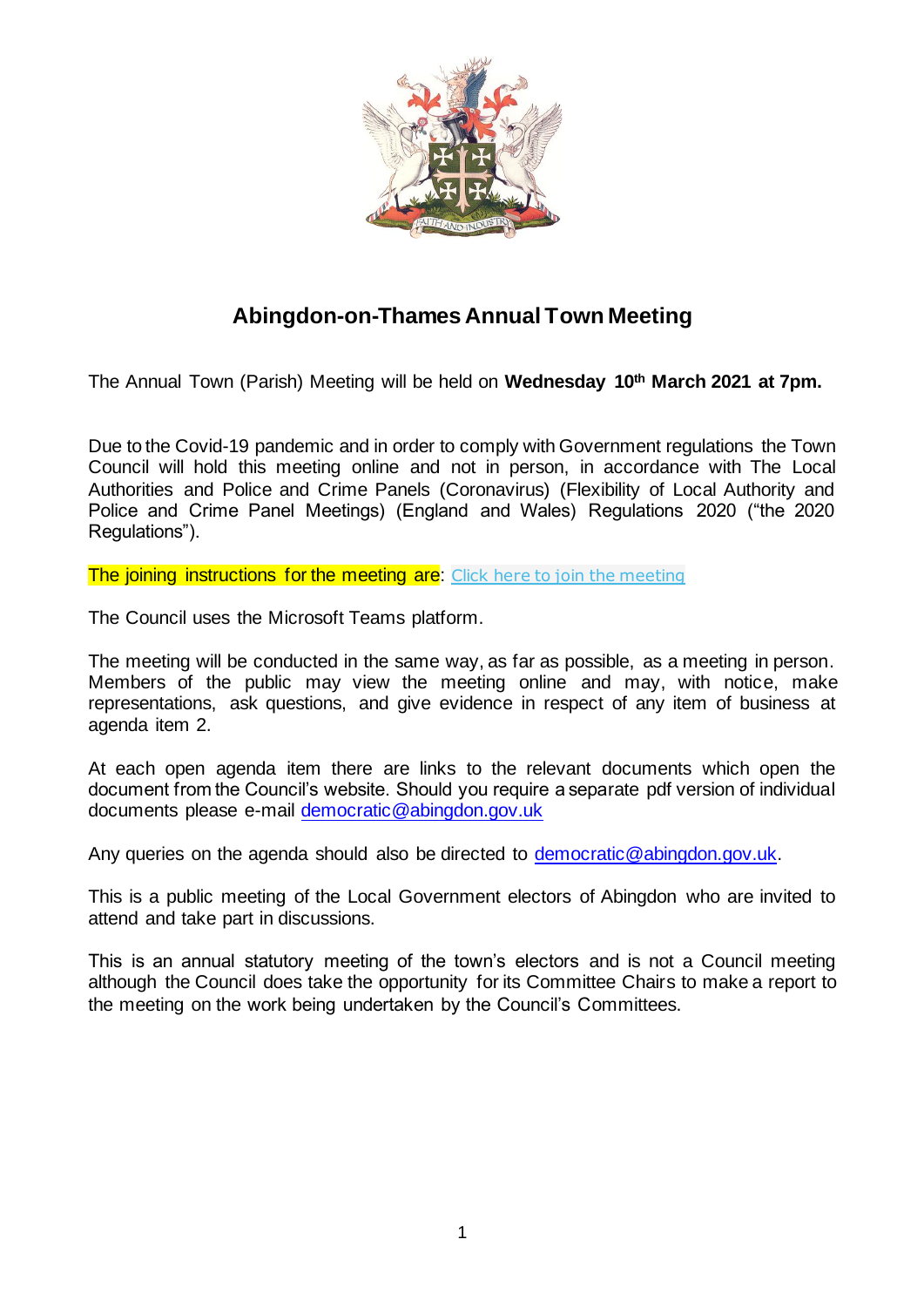# **Abingdon Town Council - Our Vision**

To develop an inclusive community so that Abingdon is the place where everyone wants to live and where the wellbeing of residents is prioritised. In developing this community the town will be one which is environmentally sustainable, vibrant, resilient and safe.

#### **Our key objectives**

1 To respond effectively and speedily to the climate emergency.

2 To develop a resilient, sustainable town which will provide a home for residents now and in the future.

3 To manage the Council's assets efficiently and effectively to meet for the needs of the community now and in the future.

4 To work with community partners to support those who are vulnerable and in need and to create opportunities to increase social inclusivity.

# **AGENDA FOR THE ANNUAL TOWN MEETING**

**Note: Due to the nature of this online meeting, all questions and comments will be taken at agenda item 9.**

### 1 **General Introduction**

The Mayor, Councillor Charlie Birks, will chair the meeting.

### **2 Abingdon Video**

To launch a video showcasing the work of the Town Council in the community over the last year. This video will then be made available on the website [www.abingdon.gov.uk](http://www.abingdon.gov.uk/) following the meeting.

### 3 **Minutes of the Annual Town Meeting 10th March 2020**

To agree the [minutes](https://www.abingdon.gov.uk/system/files/sites/default/files/towncouncil/minutes/minutes_annual_parish_mtg_2020.pdf) of the Annual Town Meeting that took place on 10<sup>th</sup> March 2020.

To receive an [update](https://www.abingdon.gov.uk/system/files/sites/default/files/towncouncil/minutes/table_of_questions_answers_from_annual_parish_meeting_thursday_10th_march_2020.pdf) on matters raised at last meeting.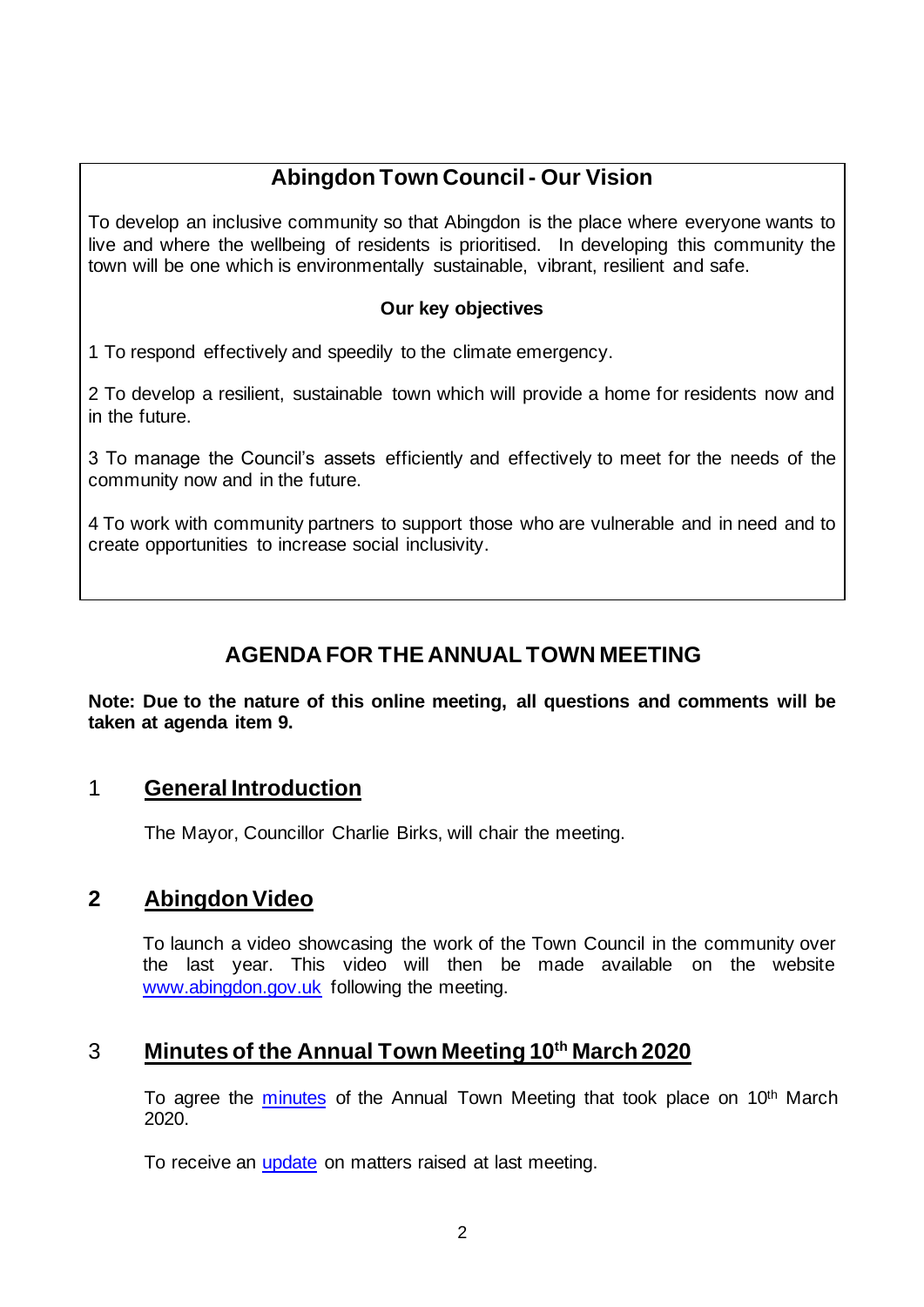## 4 **Reports by Town Council Committee Chairs**

To receive reports from Chairs of Town Council Committees.

- [Amenities and Recreation Committee](https://www.abingdon.gov.uk/wp-content/uploads/2021/06/Abingdon-Parish-Meeting-10.3.21-Amenities-and-Recreation-Committee-Report-of-the-Chair-of-FINAL.pdf) Cllr Jim Halliday;
- [Community Services Committee](https://www.abingdon.gov.uk/wp-content/uploads/2021/06/Abingdon-Parish-Meeting-10.3.21-Community-Services-Committee-Report-FINAL.pdf) Cllr Neil Fawcett;
- [County Hall Museum Management Committee](https://www.abingdon.gov.uk/wp-content/uploads/2021/06/Abingdon-Parish-Meeting-10.3.21-CHMMC-Report-of-Chair-FINAL.pdf) Cllr Patrick Lonergan;
- [Green Advisory & Scrutiny Committee](https://www.abingdon.gov.uk/wp-content/uploads/2021/06/Abingdon-Parish-Meeting-10.3.21-Green-Advisory-and-Scrutiny-Committee-Report-of-Chair-FINAL.pdf) Cllr Gabby Barody;
- [Guildhall Committee](https://www.abingdon.gov.uk/wp-content/uploads/2021/06/Abingdon-Parish-Meeting-10.3.21-Guildhall-Committee-Report-FINAL.pdf) Cllr Margaret Crick;
- [Planning, Highways and Consultations Committee](https://www.abingdon.gov.uk/wp-content/uploads/2021/06/Abingdon-Parish-Meeting-10.3.21-Report-of-Chair-Planning-Highways-and-Consultations-FINAL.pdf) Cllr Lorraine Oates;
- [Finance and General Purposes Committee](https://www.abingdon.gov.uk/wp-content/uploads/2021/06/Abingdon-Parish-Meeting-10.3.21-Finance-and-General-Purposes-FINAL.pdf) Cllr Samantha Bowring.

### 5 **Abingdon Neighbourhood Plan**

The Neighbourhood Plan was launched at the Annual Town Meeting in March 2020. Despite the difficult circumstances of 2020/21 work on the Plan is proceeding well and is led by a Steering Group chaired by Simon Hills. Mr Hills will give an update on the Plan and how you may get involved.

### 6 **Platinum Jubilee 2022**

2022 will mark the Platinum Jubilee (70<sup>th</sup> Anniversary) of HM The Queen's Accession to the throne.

The Council will outline some of the proposals for celebrating this event and its proposals for a permanent commemoration.

### 7 **Presentations by Community Groups**

The Council gives a number of grants each year and there will be short presentations to the meeting from a number of organisations which receive larger grants from the Council to include:

- Abingdon Carousel;
- Be Free Young Carers;
- The Abingdon Bridge;
- South and Vale Citizens' Advice
- Christs Hospital
- Abbey Buildings Project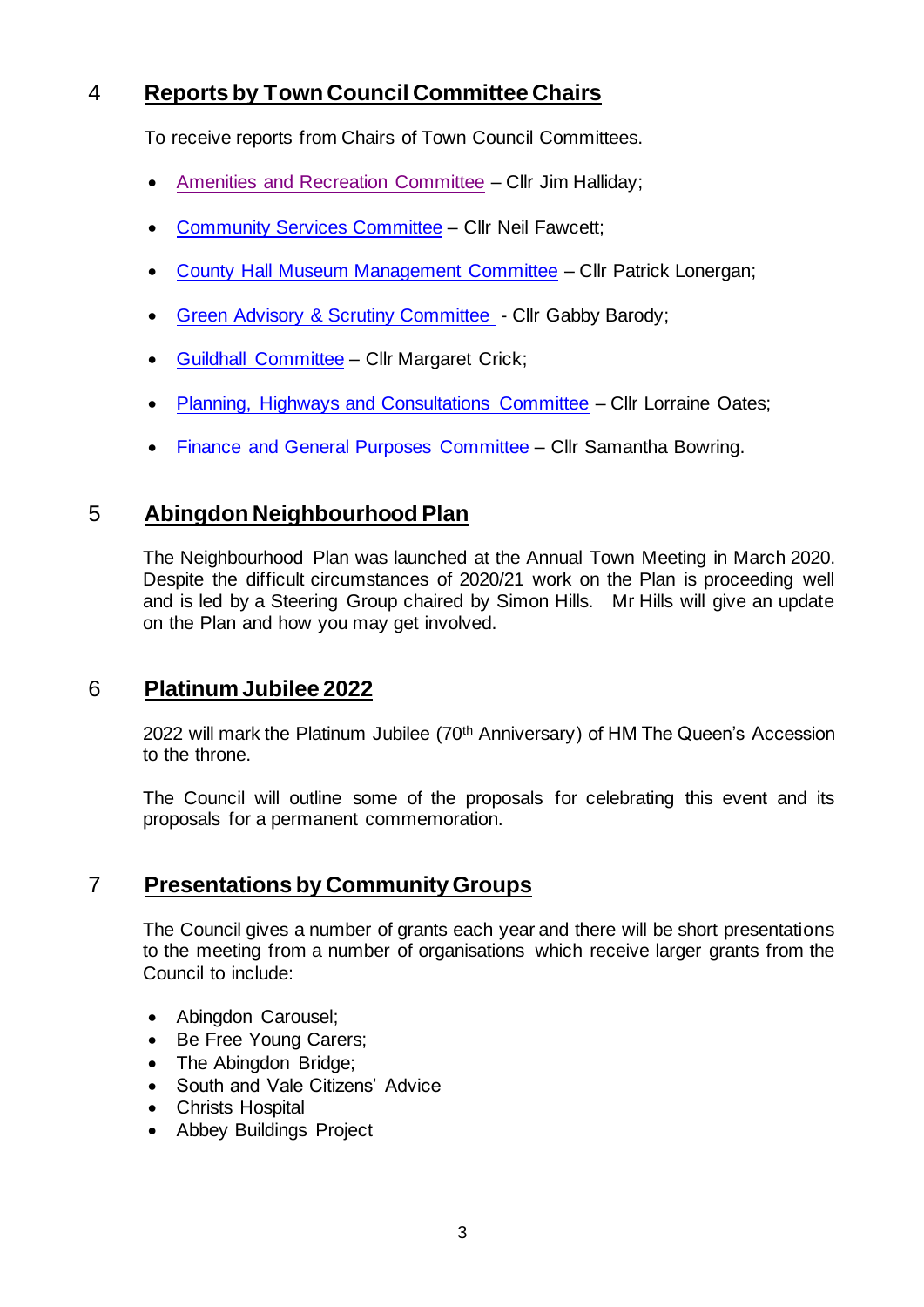## 8 **Youth Services and Youth Council**

During the last year the Council has been working with its partners on the future of youth services in Abingdon. In the past these have been the responsibility of Oxfordshire County Council and in her budget speech to the Council in January 2021 the Leader, Cllr Samantha Bowring called upon the County Council "to reinstate adequate funding for youth services but in the meantime, I am proposing a new budget line of £30,000 for supporting young people." She went on to state: "We plan to work with community partners with Abingdon Bridge and Damascus taking a lead to develop ways of supporting young people in this town."

Part of this work would be the establishment of a Youth Council for Abingdon.

Roxy Elford of the DAMASCUS project and Gary Hibbins and Holly Freeland of The Abingdon Bridge will make a presentation to the meeting regarding the way forward.

### 9 **To discuss Town affairs**

At this point the meeting may discuss Town affairs and members of the public are invited to ask questions of their elected councillors.

(i) Questions ahead of the meeting. This is the first time that we have held a virtual Annual Town Meeting and in order to assist the efficient administration of the meeting we are requesting that members of the public e-mail their questions in via [democratic@abingdon.gov.uk](mailto:democratic@abingdon.gov.uk) 

This will also have the benefit that we are able to prepare a fuller answer than we would be able to if we did not receive notice.

In e-mailing your question, [please use the attached form.](https://www.abingdon.gov.uk/system/files/sites/default/files/towncouncil/minutes/annual_town_meeting_question_form.pdf)

(ii) Questions at the meeting. You may have questions arising from earlier discussions at this meeting. These may be submitted either in writing via the "Chat facility" or if you wish to speak, by raising your hand.

#### **Note:**

Members of the public are reminded that the limitation upon discussions at this agenda item. All items raised must relate to public matters in the town. There can be no discussion of private matters (such as litigation between persons in their private capacity) or of matters so general that they would affect the town no more than any other parish.

By law the Mayor, as Chair of this meeting, determines whether a matter may be discussed and their decision is final.

Charlie Birks

**Councillor Charlie Birks Mayor / signed electronically**